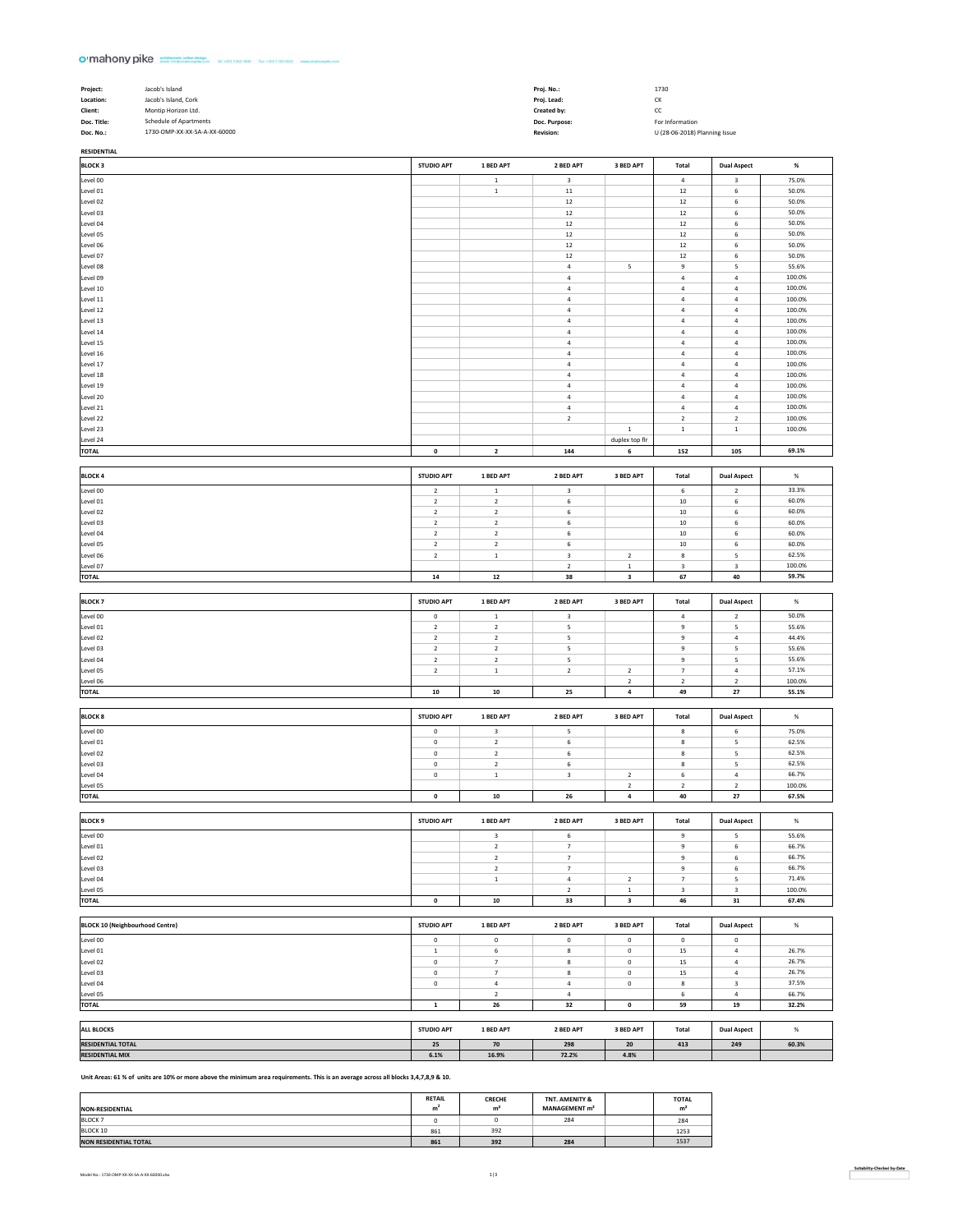## o'mahony pike management to an an an an an

| RESIDENTIAL DENSITY (Blocks 3,4,7,8,9 & 10)<br>GROSS SITE AREA (HECTARES)<br>TOTAL NUMBER OF UNITS<br><b>GROSS DENSITY (UNITS PER HECTARE)</b> | 3.43<br>413<br>120 |
|------------------------------------------------------------------------------------------------------------------------------------------------|--------------------|
|                                                                                                                                                |                    |
|                                                                                                                                                |                    |
|                                                                                                                                                |                    |
|                                                                                                                                                |                    |
|                                                                                                                                                |                    |
| NET DENSITY (Blocks 3,4,7,8,9 & 10)                                                                                                            |                    |
| NET SITE AREA (HECTARES - refer to "Net Site Area" boundary in design statement)                                                               | 3.02               |
| TOTAL NUMBER OF UNITS                                                                                                                          | 413                |
| NET DENSITY (UNITS PER HECTARE)                                                                                                                | 137                |
|                                                                                                                                                |                    |
| PLOT RATIO (calculated as CCC Development Plan guidance)                                                                                       |                    |
| GROSS SITE AREA (Ha)                                                                                                                           | 3.43               |
| TOTAL GIA (m <sup>2</sup> )<br>41393.43                                                                                                        |                    |
| TOTAL GIA (Ha)                                                                                                                                 | 4.14               |
| PLOT RATIO (GIA / GROSS SITE AREA)                                                                                                             | 1.21               |
|                                                                                                                                                |                    |
| TOTAL COMMUNAL OPEN SPACE (m <sup>2</sup> )<br>12723.3                                                                                         |                    |
| TOTAL COMMUNAL OPEN SPACE (Ha)                                                                                                                 | 1.27               |
| <b>COMMUNAL OPEN SPACE %</b>                                                                                                                   | 37.09%             |

| <b>COMMUNAL AMENITY SPACE</b>                           | <b>STUDIO APT</b> | 1 BED APT      | 2 BED APT      | 3 BED APT               | <b>TOTAL UNITS</b> | <b>TOTAL AREA</b><br>REQUIRED m <sup>2</sup> | <b>TOTAL AREA PROVIDED</b><br>m <sup>2</sup> |
|---------------------------------------------------------|-------------------|----------------|----------------|-------------------------|--------------------|----------------------------------------------|----------------------------------------------|
| REQUIRED PER UNIT TYPE                                  | $\overline{a}$    | 5              | $\overline{7}$ | $9\,$                   |                    |                                              |                                              |
|                                                         |                   |                |                |                         |                    |                                              |                                              |
| <b>BLOCK 3 TOTAL UNITS</b>                              | $\mathbf 0$       | $\overline{2}$ | 144            | 6                       | 152                |                                              |                                              |
| BLOCK 3 COMMUNAL AMENITY REQ.                           | $\mathbf 0$       | 10             | 1008           | 54                      |                    | 1072                                         |                                              |
|                                                         |                   |                |                |                         |                    |                                              |                                              |
| <b>BLOCK 4 TOTAL UNITS</b>                              | 14                | 12             | 38             | $\overline{\mathbf{3}}$ | 67                 |                                              |                                              |
| BLOCK 4 COMMUNAL AMENITY REQ.                           | 56                | 60             | 266            | 27                      |                    | 409                                          |                                              |
|                                                         |                   |                |                |                         |                    |                                              |                                              |
| <b>SUB TOTAL LANDSCAPED PODIUM BLOCKS 3 &amp; 4</b>     |                   |                |                |                         |                    |                                              | 978.4                                        |
| <b>BLOCK 7 TOTAL UNITS</b>                              | 10                | 10             | 25             | $\overline{4}$          | 49                 |                                              |                                              |
| BLOCK 7 COMMUNAL AMENITY REQ.                           | 40                | 50             | 175            | 36                      |                    | 301                                          |                                              |
|                                                         |                   |                |                |                         |                    |                                              |                                              |
| <b>BLOCK 8 TOTAL UNITS</b>                              | $\mathbf 0$       | 10             | 26             | $\overline{4}$          | 40                 |                                              |                                              |
| BLOCK 8 COMMUNAL AMENITY REQ.                           | $\mathbf{0}$      | 50             | 182            | 36                      |                    | 268                                          |                                              |
|                                                         |                   |                |                |                         |                    |                                              |                                              |
| <b>BLOCK 9 TOTAL UNITS</b>                              | $\mathbf 0$       | 10             | 33             | $\overline{\mathbf{3}}$ | 46                 |                                              |                                              |
| BLOCK 9 COMMUNAL AMENITY REQ.                           | $\mathbf{0}$      | 50             | 231            | 27                      |                    | 308                                          |                                              |
|                                                         |                   |                |                |                         |                    |                                              |                                              |
| <b>SUB TOTAL LANDSCAPED PODIUM BLOCKS 789</b>           |                   |                |                |                         |                    |                                              | 2839.2                                       |
| SUB TOTAL LANDSCAPED COMMUNAL AMENITY TO EAST OF BLOCKS |                   |                |                |                         |                    |                                              | 8455.7                                       |
| BLOCK 3, 4, 7, 8 & 9 COMBINED COMMUNAL AMENITY TOTAL    |                   |                |                |                         |                    | 2358                                         | 12273.3                                      |
|                                                         |                   |                |                |                         |                    |                                              |                                              |
| <b>BLOCK 10 TOTAL UNITS</b>                             | $\mathbf{1}$      | 26             | 32             | $\mathbf 0$             | 59                 |                                              |                                              |
| BLOCK 10 COMMUNAL AMENITY REQ.                          | $\overline{a}$    | 130            | 224            | $\mathbf{0}$            |                    | 358                                          |                                              |
| <b>BLOCK 10 COMMUNAL AMENITY TOTAL</b>                  |                   |                |                |                         |                    | 358                                          | 450                                          |